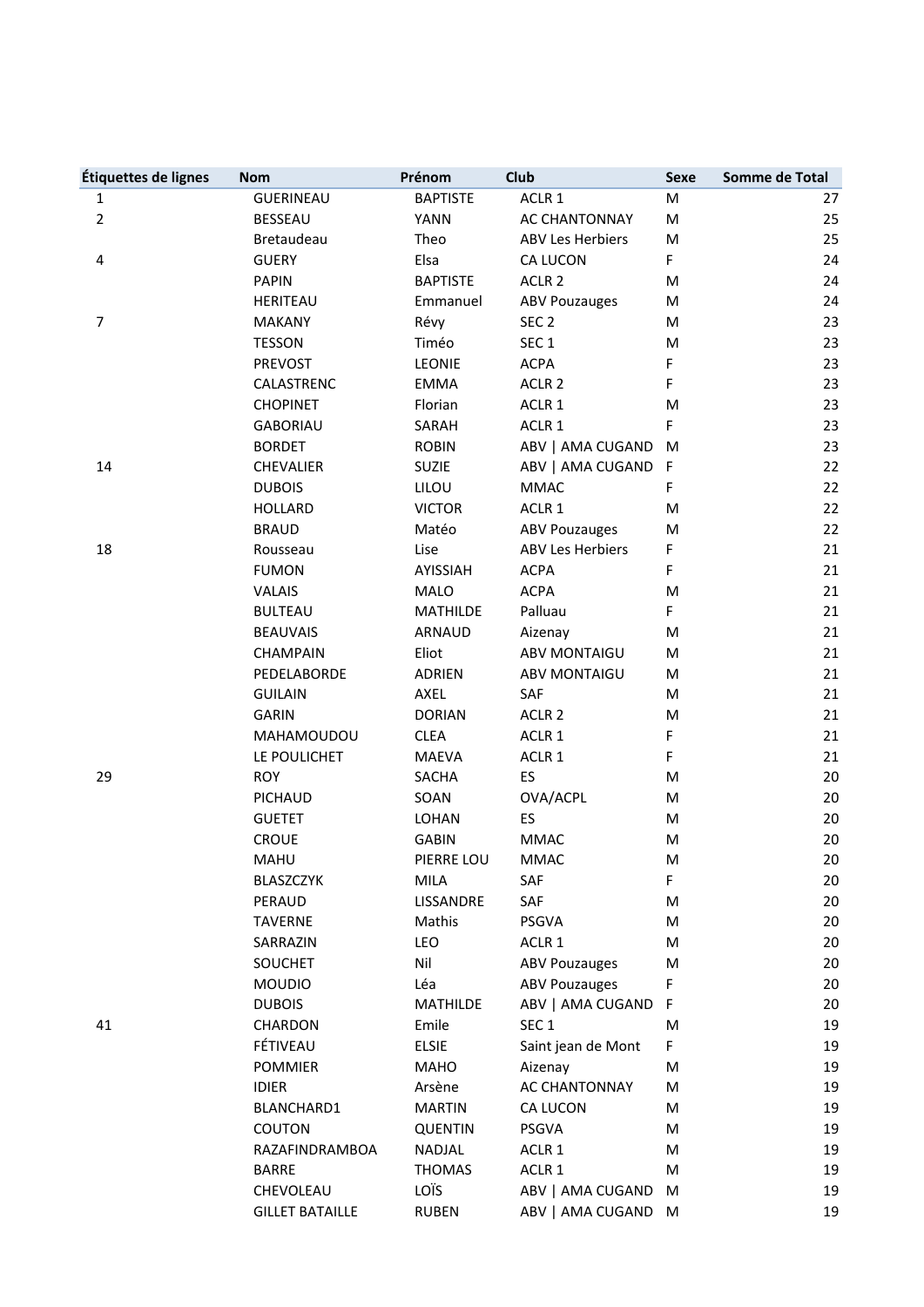| 41 | POGU             | SOHA            | ABV   AMA CUGAND F      |   | 19 |
|----|------------------|-----------------|-------------------------|---|----|
| 52 | CHANSON          | <b>THEOTIME</b> | <b>ABV MONTAIGU</b>     | M | 18 |
|    | <b>DEPOULAIN</b> | <b>ROMANE</b>   | <b>ACPA</b>             | F | 18 |
|    | <b>BERGER</b>    | LINA            | <b>ACPA</b>             | F | 18 |
|    | COUDÉ            | <b>ROMELIE</b>  | Saint jean de Mont      | F | 18 |
|    | ARNAUD           | LILIAN          | Aizenay                 | M | 18 |
|    | ROCHETEAU        | <b>TOM</b>      | CA LUCON                | M | 18 |
|    | MOREAU1          | SWANN           | Saint jean de Mont      | M | 18 |
|    | GABARD1          | MAXENCE         | Aizenay                 | M | 18 |
|    | Bouchet          | Louison         | <b>ABV Les Herbiers</b> | M | 18 |
|    | LETOUZE          | <b>CORENTIN</b> | SAF                     | M | 18 |
|    | CAILLETEAU       | LIAM            | ACLR 1                  | M | 18 |
|    | GENAUZEAU        | Arthur          | ACLR 1                  | M | 18 |
|    | <b>DUPONT</b>    | LOUISE          | ABV   AMA CUGAND        | F | 18 |
|    | SAVARIEAU        | MALO            | ABV   AMA CUGAND        | M | 18 |
| 66 | MARTINEAU        | LEA             | PSGVA                   | F | 17 |
|    | <b>CHARRIER</b>  | ALBANE          | OVA/ACPL                | F | 17 |
|    | <b>MINIER</b>    | Mathis          | SEC <sub>2</sub>        | M | 17 |
|    | <b>ELINEAU</b>   | LEOCADIE        | <b>ACPA</b>             | F | 17 |
|    | <b>RORTHAIS</b>  | <b>VICTOIRE</b> | Palluau                 | F | 17 |
|    | <b>SERGERES</b>  | NAËLLE          | Saint jean de Mont      | F | 17 |
|    | Merlet           | Hermes          | <b>ABV Les Herbiers</b> | M | 17 |
|    | Piquart          | Elouan          | <b>ABV Les Herbiers</b> | M | 17 |
|    | <b>Boissat</b>   | Louka           | <b>ABV Les Herbiers</b> | M | 17 |
|    | MOREAU2          | <b>ELIA</b>     | <b>PSGVA</b>            | F | 17 |
|    | <b>HUSSON</b>    | <b>TIAGO</b>    | ACLR <sub>2</sub>       | M | 17 |
|    | TENAILLEAU       | Lily            | <b>ABV Pouzauges</b>    | F | 17 |
|    | <b>FONTENEAU</b> | LÉONIE          | ABV   AMA CUGAND        | F | 17 |
|    | JANEAU           | <b>RUBEN</b>    | ABV   AMA CUGAND        | M | 17 |
| 80 | WARZECKA         | <b>NAYSUN</b>   | <b>MMAC</b>             | M | 16 |
|    | <b>MOLLE</b>     | Léo             | SEC <sub>2</sub>        | M | 16 |
|    | Rondenay         | Eliot           | ESM                     | M | 16 |
|    | <b>DEVAUD</b>    | CHLOE           | ES                      | F | 16 |
|    | <b>DAVID</b>     | <b>ROBIN</b>    | ACLR <sub>2</sub>       | M | 16 |
|    | POUPEAU          | Nino            | AC CHANTONNAY           | M | 16 |
|    | DELAVERGNE       | <b>ANAIS</b>    | <b>MMAC</b>             | F | 16 |
|    | ONDET            | <b>BAPTISTE</b> | <b>MMAC</b>             | M | 16 |
|    | Rafin            | Lilio           | <b>ABV Les Herbiers</b> | M | 16 |
|    | PILA BRANDON     | <b>JULIE</b>    | SAF                     | F | 16 |
|    | SOULARD          | <b>MARGOT</b>   | PSGVA                   | F | 16 |
|    | <b>GUYET</b>     | LOU             | PSGVA                   | F | 16 |
|    | <b>FOUCAUD</b>   | <b>IBAN</b>     | ACLR <sub>2</sub>       | M | 16 |
|    | RONDEAU          | <b>ANTOINE</b>  | ACLR <sub>2</sub>       | M | 16 |
|    | <b>VION</b>      | Ethan           | <b>ABV Pouzauges</b>    | M | 16 |
|    | OUVRARD          | <b>NATHAN</b>   | <b>ABV Pouzauges</b>    | M | 16 |
|    | MARILLAUD        | Clara           | <b>ABV Pouzauges</b>    | F | 16 |
| 97 | <b>MOREAU</b>    | LOUNA           | <b>ACPA</b>             | F | 15 |
|    | LOIZEAU          | SARAH           | OVA/ACPL                | F | 15 |
|    | <b>JAMIN</b>     | <b>CANDICE</b>  | OVA/ACPL                | F | 15 |
|    | CLAVAUD          | Maloup          | SEC <sub>2</sub>        | F | 15 |
|    | Poirier          | Florian         | <b>ESM</b>              | M | 15 |
|    | Joulin           | Esteban         | ESM                     | M | 15 |
|    | Chouin           | Emie            | ESM                     | F | 15 |
|    | <b>BARDON</b>    | <b>APPOLINE</b> | Palluau                 | F | 15 |
|    | <b>BARRAS</b>    | GABRIEL         | Saint jean de Mont      | M | 15 |
|    |                  |                 |                         |   |    |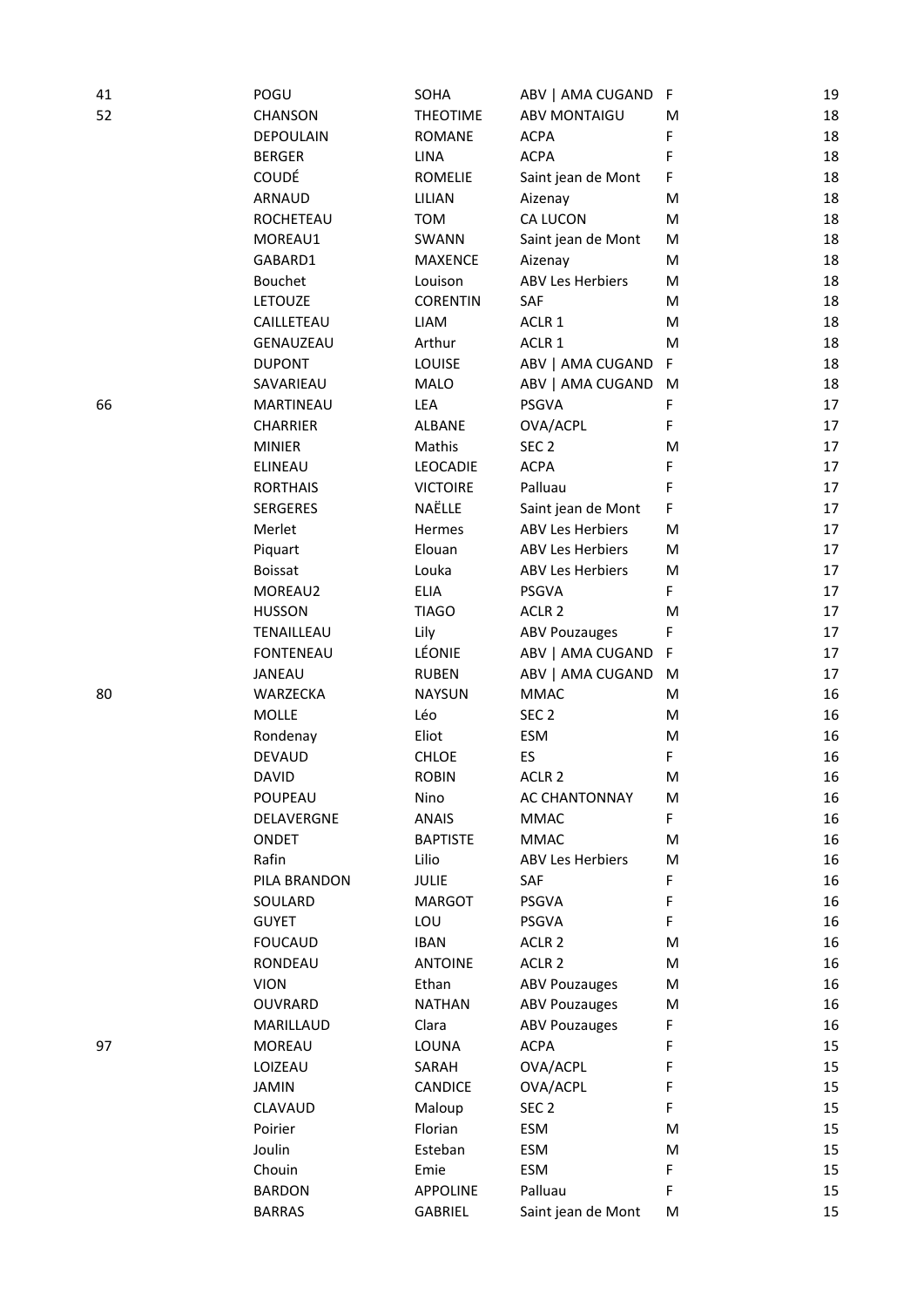| 97  | PINEAU               | <b>EMILIE</b>   | Saint jean de Mont      | F | 15 |
|-----|----------------------|-----------------|-------------------------|---|----|
|     | <b>RENOU</b>         | <b>MELINA</b>   | Saint jean de Mont      | F | 15 |
|     | <b>GAUTRON</b>       | Elsa            | Saint jean de Mont      | F | 15 |
|     | <b>TEVANNE</b>       | YANNIS          | Aizenay                 | M | 15 |
|     | <b>GABARD</b>        | CASSANDRE       | ES                      | F | 15 |
|     | <b>CHAUVAT</b>       | <b>PAPTISTE</b> | ES                      | M | 15 |
|     | <b>GIRARD LALOUA</b> | Kilian          | AC CHANTONNAY           | M | 15 |
|     | <b>BARREAU</b>       | Simon           | AC CHANTONNAY           | M | 15 |
|     | <b>GILBERT</b>       | LILIAN          | <b>AC CHANTONNAY</b>    | M | 15 |
|     | <b>BERTHIER</b>      | MATHIEU         | <b>MMAC</b>             | M | 15 |
|     | TESSON1              | <b>TIMEO</b>    | <b>MMAC</b>             | M | 15 |
|     | Guillemot            | Ewen            | <b>ABV Les Herbiers</b> | M | 15 |
|     | Lucas                | Valentin        | <b>ABV Les Herbiers</b> | M | 15 |
|     | <b>BUISSON</b>       | ABIGAELLE       | PSGVA                   | F | 15 |
|     | POULIQUEN            | ARMEL           | ACLR <sub>2</sub>       | M | 15 |
|     | <b>RAGOT</b>         | <b>ALEXIA</b>   | ACLR 1                  | F | 15 |
|     | <b>SAUPIN</b>        | Jules           | <b>ABV Pouzauges</b>    | M | 15 |
|     | <b>FOULONNEAU</b>    | <b>TOM</b>      | ABV   AMA CUGAND        | M | 15 |
| 124 | <b>FERRE</b>         | <b>QUENTIN</b>  | Palluau                 | M | 14 |
|     | <b>AVERTY</b>        | LILA            | OVA/ACPL                | F | 14 |
|     | <b>DENIS</b>         | <b>EVE</b>      | OVA/ACPL                | F | 14 |
|     | <b>GESLIN</b>        | Giulian         | SEC <sub>2</sub>        | M | 14 |
|     | <b>SCHEENAERTS</b>   | Arthur          | SEC <sub>1</sub>        | M | 14 |
|     | Gendron              | Elsa            | ESM                     | F | 14 |
|     | <b>CHATELIER</b>     | LOUIS           | <b>ACPA</b>             | M | 14 |
|     | <b>POUPLAIN</b>      | RAPHAËL         | Palluau                 | M | 14 |
|     | <b>MICHON</b>        | ALYSSA          | Saint jean de Mont      | F | 14 |
|     | <b>ARTUS</b>         | MAËVA           | Saint jean de Mont      | F | 14 |
|     | CAUDERLIER           | <b>JULIETTE</b> | Saint jean de Mont      | F | 14 |
|     | <b>BARRAUD</b>       | LILWENN         | Aizenay                 | F | 14 |
|     | <b>HULIN</b>         | <b>MANOA</b>    | ES                      | F | 14 |
|     | <b>BEZIAU</b>        | Anaë            | AC CHANTONNAY           | F | 14 |
|     | SERPAULT             | <b>JANELLE</b>  | CA LUCON                | F | 14 |
|     | BESSON1              | Lucile          | SEC <sub>1</sub>        | F | 14 |
|     | ARLANDIS             | ANGELYNE        | <b>MMAC</b>             | F | 14 |
|     | HERBRETEAU           | <b>NATHAN</b>   | <b>MMAC</b>             | M | 14 |
|     | <b>PIDOUX</b>        | <b>MANON</b>    | <b>MMAC</b>             | F | 14 |
|     | Devannes             | Lucien          | <b>ABV Les Herbiers</b> | M | 14 |
|     | <b>GENOTTE</b>       | LAURYN          | SAF                     | F | 14 |
|     | <b>DARET VATES</b>   | <b>RUBEN</b>    | PSGVA                   | M | 14 |
|     | <b>DAVIET</b>        | <b>DAPHNE</b>   | ACLR <sub>2</sub>       | F | 14 |
|     | CHAMPAIN1            | SOAN            | ACLR <sub>2</sub>       | M | 14 |
|     | <b>BOURGIER</b>      | <b>CELIA</b>    | ACLR 1                  | F | 14 |
|     | <b>BECOT</b>         | MÉLIA           | ABV   AMA CUGAND        | F | 14 |
| 150 | Roux                 | Izia            | ESM                     | F | 13 |
|     | <b>BESSON</b>        | Maxime          | SEC <sub>1</sub>        | M | 13 |
|     | JEANNIERE            | Naly            | SEC <sub>1</sub>        | M | 13 |
|     | Fournier             | Léo             | ESM                     | M | 13 |
|     | AIRIAU               | SACHA           | Aizenay                 | M | 13 |
|     | <b>AUDRAN</b>        | ALEC            | Aizenay                 | M | 13 |
|     | <b>MICHAUD</b>       | LENY            | ES                      | M | 13 |
|     | <b>PASQUIER</b>      | Hugo            | AC CHANTONNAY           | M | 13 |
|     | PELLETIER            | Lily            | AC CHANTONNAY           | F | 13 |
|     | PAYRAUDEAU           | Clémentine      | AC CHANTONNAY           | F | 13 |
|     | BARRAS1              | JEANNE          | Saint jean de Mont      | F | 13 |
|     |                      |                 |                         |   |    |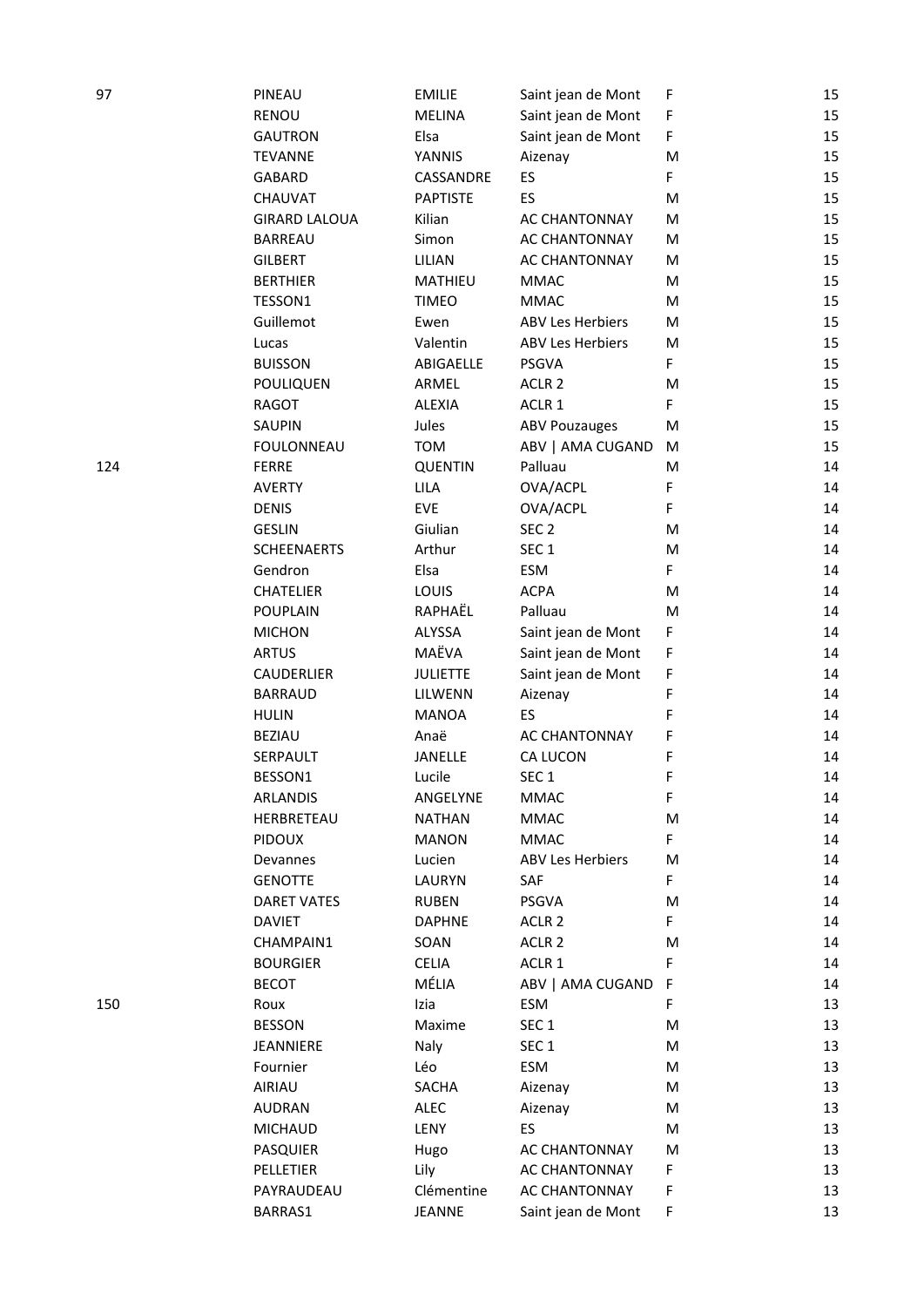| 150 | POIRIER1                | <b>BAPTISTE</b> | ES                      | M         | 13       |
|-----|-------------------------|-----------------|-------------------------|-----------|----------|
|     | <b>DUHAMEL</b>          | PAUL            | <b>ABV MONTAIGU</b>     | ${\sf M}$ | 13       |
|     | LAURI                   | LOANE           | <b>ABV MONTAIGU</b>     | F         | 13       |
|     | SALLE                   | NATHANAEL       | <b>ABV MONTAIGU</b>     | M         | 13       |
|     | <b>DESCHEREUX</b>       | <b>MAXEN</b>    | SAF                     | M         | 13       |
|     | <b>ALRIC</b>            | Audrey          | ACLR <sub>2</sub>       | F         | 13       |
|     | <b>BIGAUD</b>           | Mathis          | <b>ABV Pouzauges</b>    | M         | 13       |
| 168 | CAILLEAU                | LOU             | Saint jean de Mont      | F         | 12       |
|     | <b>POUZET</b>           | Lisa            | SEC <sub>2</sub>        | F         | 12       |
|     | <b>BLE</b>              | Maïwenn         | SEC <sub>1</sub>        | F         | 12       |
|     | <b>BAREIL</b>           |                 |                         |           | 12       |
|     |                         | Maxime          | SEC <sub>1</sub>        | M         |          |
|     | Louiret                 | Hugo            | ESM                     | M         | 12<br>12 |
|     | <b>GNIADZIK</b>         | <b>ROMANN</b>   | <b>ACPA</b>             | M         |          |
|     | <b>SOURICE BROSSAIS</b> | AGATHE          | Aizenay                 | F         | 12       |
|     | <b>BELON</b>            | <b>EMMA</b>     | Aizenay                 | F         | 12       |
|     | TRAINEAU                | <b>ILANA</b>    | lac                     | F         | 12       |
|     | MERLET1                 | <b>TIMEO</b>    | ES                      | M         | 12       |
|     | <b>CHAUVET</b>          | <b>BRYAN</b>    | <b>ABV MONTAIGU</b>     | M         | 12       |
|     | <b>THOMAS</b>           | <b>DJANISS</b>  | SAF                     | M         | 12       |
|     | <b>GUILLOTEAU</b>       | Zoé             | <b>ABV Pouzauges</b>    | F         | 12       |
|     | COURONNE                | <b>EVAN</b>     | ABV   AMA CUGAND        | M         | 12       |
|     | SIHAMMOU                | LEÏLA           | ABV   AMA CUGAND        | -F        | 12       |
| 183 | Renaud                  | Bastien         | ESM                     | M         | 11       |
|     | <b>RIAND</b>            | <b>RACHEL</b>   | <b>ACPA</b>             | F         | 11       |
|     | <b>GUILLOU</b>          | <b>NINON</b>    | Saint jean de Mont      | F         | 11       |
|     | PACREAU                 | <b>TOM</b>      | ES                      | M         | 11       |
|     | BOURGEOIS1              | <b>INES</b>     | Aizenay                 | F         | 11       |
|     | <b>BOUILLARD</b>        | ANEMONE         | <b>ABV MONTAIGU</b>     | F         | 11       |
|     | <b>BERTHOME</b>         | <b>ROSE</b>     | ACLR <sub>2</sub>       | F         | 11       |
|     | LAVALLARD               | Sostène         | <b>ABV Pouzauges</b>    | M         | 11       |
|     | JARREAU                 | Albin           | <b>ABV Pouzauges</b>    | M         | 11       |
|     | <b>VINCENT</b>          | CAMILLE         | <b>ABV Pouzauges</b>    | F         | 11       |
| 193 | Garnier                 | Audrey          | <b>ABV Les Herbiers</b> | F         | 10       |
|     | <b>CHAILLOT</b>         | Léopold         | SEC 1                   | M         | 10       |
|     | MAJOR-HUSSON            | PAULINE         | <b>ACPA</b>             | F         | 10       |
|     | MACAUD                  | <b>CLEMENCE</b> | Aizenay                 | F         | 10       |
|     | <b>HUGUENOT</b>         | Arthur          | ES                      | M         | 10       |
|     | CHEVALIER1              | LOU             | Aizenay                 | F         | 10       |
|     | DAVID1                  | LEILA           | ES.                     | F         | 10       |
|     | PIFFETEAU               | ANNA            | ACLR <sub>2</sub>       | F         | 10       |
|     | REVAUD                  | Enora           | <b>ABV Pouzauges</b>    | F         | 10       |
|     | <b>DURAND</b>           | <b>GATIEN</b>   | ABV   AMA CUGAND        | M         | 10       |
| 203 | GUINAUDEAU              | CAMILLE         | ES.                     | F         | 9        |
|     | DAMUNI                  | Nour            | SEC <sub>2</sub>        | F         | 9        |
|     | <b>GUIILLET</b>         | ANNA            | Aizenay                 | F         | 9        |
|     | ABLINE                  | <b>MAYLIS</b>   | ES                      | F         | 9        |
|     | BLANCHARD               | ADAM            | ACLR 2                  | M         | 9        |
|     | <b>BELKACEM VERDON</b>  | GABY            | ACLR 1                  | F         | 9        |
|     | KERVAZO                 | LOUIS           | <b>ABV Pouzauges</b>    | M         | 9        |
| 210 | <b>BRACONNIER</b>       | THOM            | <b>ACPA</b>             | M         | 8        |
|     | <b>FRUCHET</b>          | APOLLINE        | ES.                     | F.        | 8        |
|     | <b>BAUDOIN</b>          | CELIAN          | ACLR 2                  | M         | 8        |
|     | DE ROUFFIGNAC           | <b>EULALIE</b>  | ACLR 1                  | F         | 8        |
|     | ALLAIRE                 | KYLIAN          | ABV   AMA CUGAND M      |           | 8        |
| 215 | MARSAULT                | AMANDINE        | ES                      | F         | 7        |
|     |                         |                 |                         |           |          |